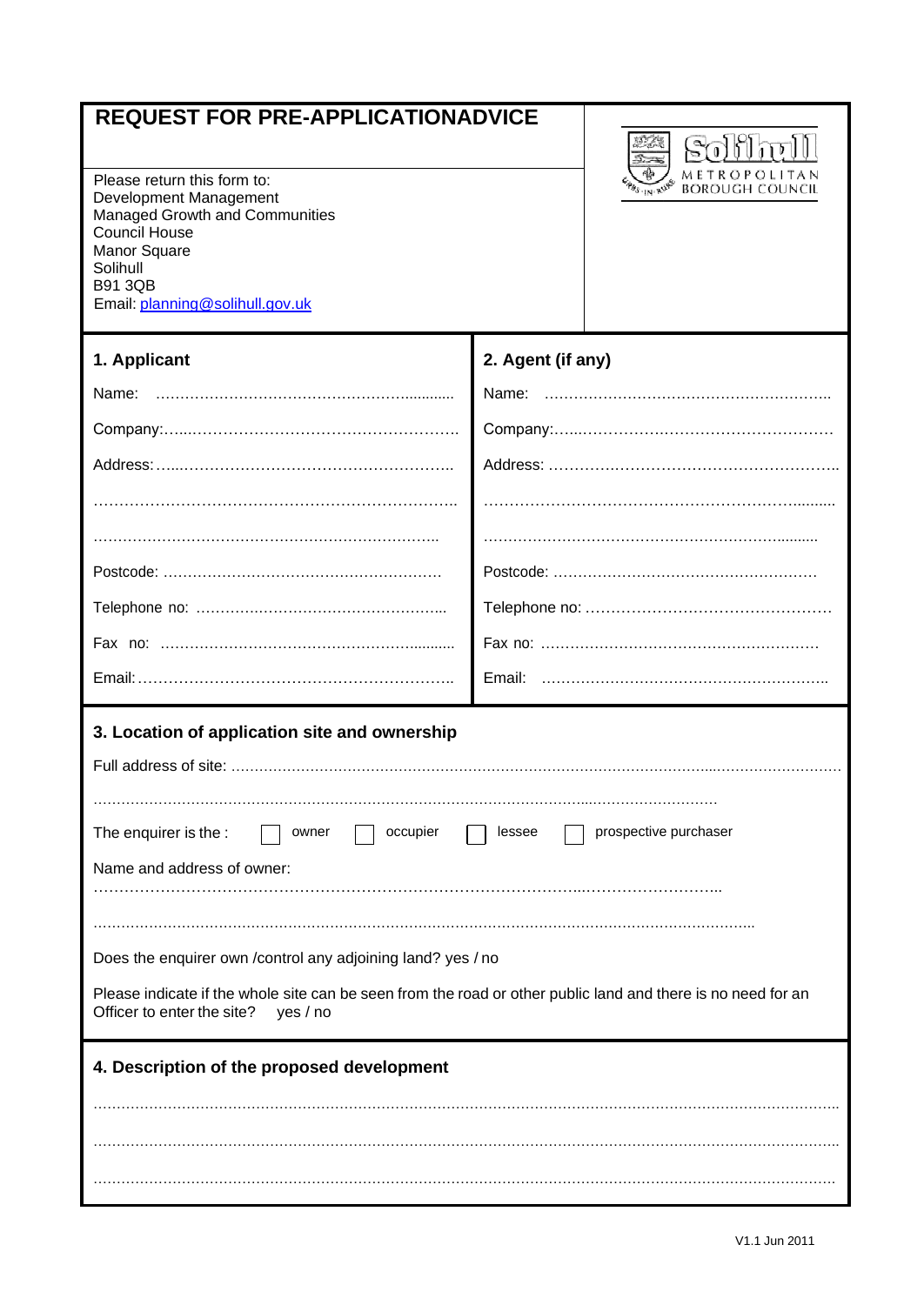| 5. Enclosures                 |                                                                                                                                                                                                                                                              |           |                          |                            |                 |                            |                 |                          |
|-------------------------------|--------------------------------------------------------------------------------------------------------------------------------------------------------------------------------------------------------------------------------------------------------------|-----------|--------------------------|----------------------------|-----------------|----------------------------|-----------------|--------------------------|
|                               | I attach the following information (please tick as appropriate) – the more information you can give us at this<br>stage, the more accurate and helpful our response can be.                                                                                  |           |                          |                            |                 |                            |                 |                          |
|                               | Location plan (1:1250)                                                                                                                                                                                                                                       |           |                          |                            |                 |                            |                 |                          |
|                               | Layout plan (to indicate size & extent of development and relationship to nearby buildings) (1:500)                                                                                                                                                          |           |                          |                            |                 |                            |                 |                          |
|                               | A full description of the proposal                                                                                                                                                                                                                           |           |                          |                            |                 |                            |                 |                          |
|                               | Details of existing features on the site (e.g. buildings, watercourses, trees and levels)                                                                                                                                                                    |           |                          |                            |                 |                            |                 |                          |
|                               | Drawings or illustrations that helps describe the proposals including size & layout                                                                                                                                                                          |           |                          |                            |                 |                            |                 |                          |
|                               |                                                                                                                                                                                                                                                              |           |                          |                            |                 |                            |                 |                          |
|                               |                                                                                                                                                                                                                                                              |           |                          |                            |                 |                            |                 |                          |
|                               |                                                                                                                                                                                                                                                              |           |                          |                            |                 |                            |                 |                          |
|                               |                                                                                                                                                                                                                                                              |           |                          |                            |                 |                            |                 |                          |
|                               |                                                                                                                                                                                                                                                              |           |                          |                            |                 |                            |                 |                          |
|                               | 6. Advice requested (Please tick)                                                                                                                                                                                                                            |           |                          |                            |                 |                            |                 |                          |
| Residential                   | Up to 5                                                                                                                                                                                                                                                      | Up to 10  |                          | Up to 50                   |                 | Up to 100                  |                 | <b>Over 100</b>          |
| Development                   | dwellings                                                                                                                                                                                                                                                    | dwellings |                          | dwellings                  |                 | dwellings<br>£3160         |                 | dwellings                |
| Meeting and<br>written advice | £635<br>£762 incl. VAT                                                                                                                                                                                                                                       |           | £1265<br>£1518 incl. VAT | £1895<br>£2274 incl. VAT   |                 | £3792 incl. VAT            |                 | £4210<br>£5052 incl. VAT |
|                               |                                                                                                                                                                                                                                                              |           |                          |                            |                 |                            |                 |                          |
| Other Commercial              | Up to 1000 sq.m                                                                                                                                                                                                                                              |           | Up to 5000 sq.m          |                            |                 | Up to 10,000 sq.m          |                 | Over 10,000 sq.m         |
|                               | commercial<br>commercial<br>Development<br>development*<br>development*                                                                                                                                                                                      |           |                          | commercial<br>development* |                 | commercial<br>development* |                 |                          |
| Meeting and                   | £840                                                                                                                                                                                                                                                         |           | £1895                    |                            | £2630           |                            | £3160           |                          |
| written advice                | £1008 incl. VAT                                                                                                                                                                                                                                              |           | £2274 incl. VAT          |                            | £3156 incl. VAT |                            | £3792 incl. VAT |                          |
|                               | NB: Specialist consultation advice after formal pre-application: £325 (£390 incl. VAT).                                                                                                                                                                      |           |                          |                            |                 |                            |                 |                          |
|                               |                                                                                                                                                                                                                                                              |           |                          |                            |                 |                            |                 |                          |
|                               | A reduction of 25% will be made against a request for further full pre-application advice concerning the same site (ie. In                                                                                                                                   |           |                          |                            |                 |                            |                 |                          |
|                               | relation to an amended or revised proposal) if the request is on behalf of the dame potential application and is made<br>within 12 months of the date of the initial advice.                                                                                 |           |                          |                            |                 |                            |                 |                          |
|                               | The above fees are subject to VAT at the prevailing standard rate that is currently 20%.                                                                                                                                                                     |           |                          |                            |                 |                            |                 |                          |
|                               | *Commercial Development includes Class B1, B2 & B8.                                                                                                                                                                                                          |           |                          |                            |                 |                            |                 |                          |
|                               | Meetings will be arranged for the 4 <sup>th</sup> week following receipt of the pre-application submission (so allowing a 21-day<br>consultation with relevant internal consultees to expire). Final written comments passed onto the applicant on or before |           |                          |                            |                 |                            |                 |                          |

## **7. Confidentiality**

As a matter of course, requests for pre-application advice will **not** automatically be treated on a confidential basis. The Freedom of Information Act 2000 requires us to make certain documents available to members of the public, if requested. Pre-application advice may only be treated as confidential if there are clear demonstrable issues of commercial sensitivity or other significant reasons why this information may not be disclosed and a public interest test may be applied. Any enquiry in this category should be clearly marked as confidential and give reasons.

8 weeks from receipt. Timescales may be varied inagreement with the applicant.